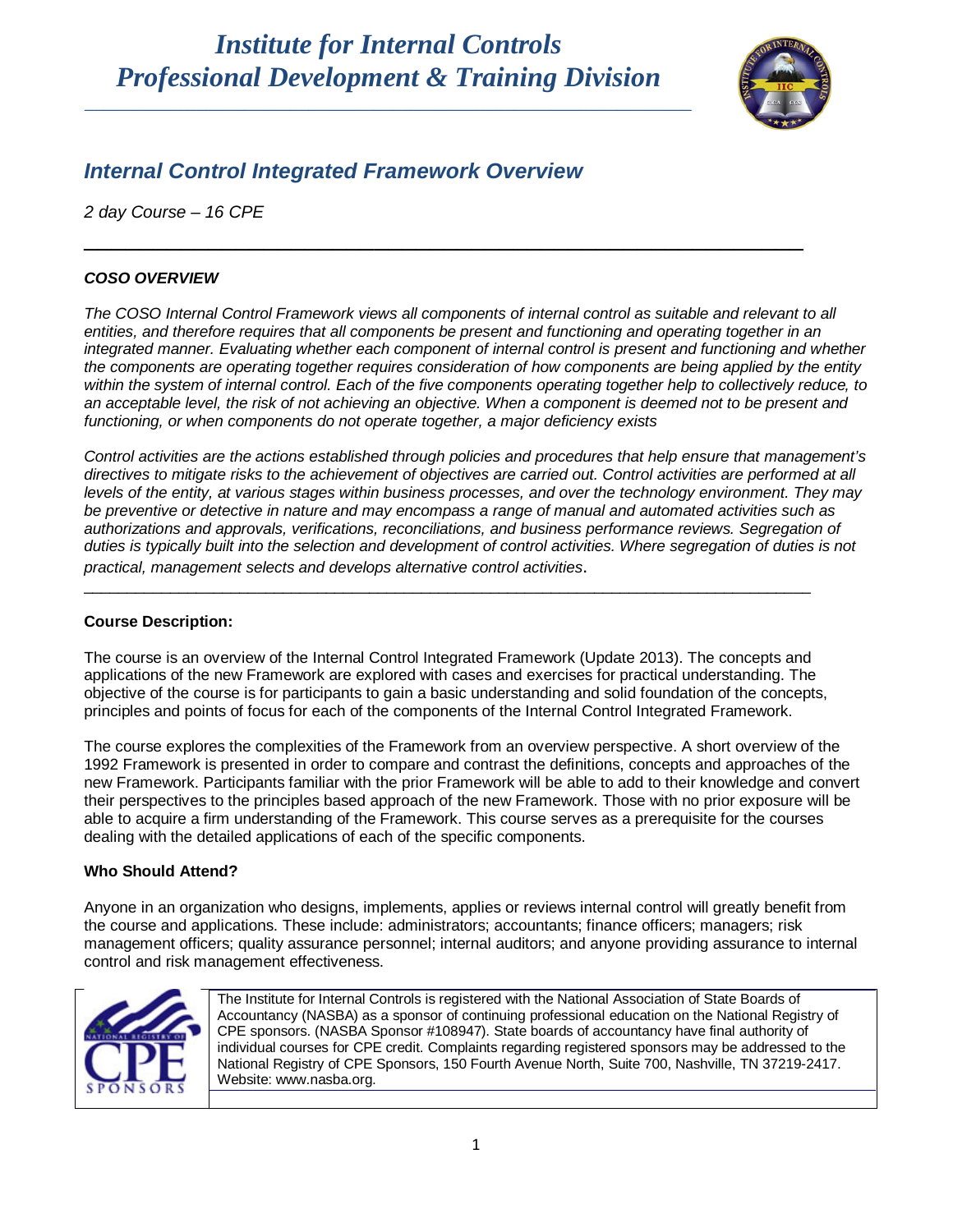# *Institute for Internal Controls Professional Development & Training Division*

\_\_\_\_\_\_\_\_\_\_\_\_\_\_\_\_\_\_\_\_\_\_\_\_\_\_\_\_\_\_\_\_\_\_\_\_\_\_\_\_\_\_\_\_\_\_\_\_\_\_\_\_\_\_\_\_\_\_\_\_\_\_\_\_\_



### **Course Agenda Day One**

| $9:00 - 10:15$  | <b>Course Overview and Introductions</b><br>Course outline with materials and case studies are presented to engage participants in<br>the course direction and outcomes. Participants are asked to present their information<br>and personal/professional expectations and objectives for the course.                                                                                                                                         |
|-----------------|-----------------------------------------------------------------------------------------------------------------------------------------------------------------------------------------------------------------------------------------------------------------------------------------------------------------------------------------------------------------------------------------------------------------------------------------------|
| $10:15 - 10:30$ | <b>Break</b>                                                                                                                                                                                                                                                                                                                                                                                                                                  |
| 10:30 - 10:45   | Authoritative Pronouncements Requiring Internal Control Frameworks and<br><b>Assurance:</b><br>An overview of the Sarbanes Oxley Act from the United States and the Institute of<br>Directors of South Africa King III Report is accomplished to establish specific references<br>of the external forces for internal control development, implementation and assurance of<br>effectiveness.                                                  |
| $10:45 - 11:15$ | <b>Internal Control/Management Function Defined</b><br>Participants are invited to state their (or their organization's) definition of internal control.<br>Definitions from authoritative pronouncements are reviewed to establish a focus of the<br>definition of internal control to be used as a working definition for the seminar.                                                                                                      |
| $11:15 - 11:30$ | The Committee of Sponsoring Organizations (COSO) Frameworks<br>The generally accepted authoritative frameworks for internal control and enterprise risk<br>management are the publications and related pronouncements of COSO. Both models<br>serve as the foundation for the course and will be explored in overview to establish the<br>relationship between governance, risk and control.                                                  |
| 11:30 - 12:00   | COSO Internal Control Integrated Framework 1992 and 2013:<br>A brief review of the long standing 1992 Framework is explored. Comparison of the<br>changes and additions to the new Framework is analyzed and explained. Emphasis is<br>given to the change from "Factors" in the prior Framework to the "Principles" based<br>approach of the 2013 Framework. The application of "points of focus" supporting the<br>principles is explained. |
| $12:00 - 1:00$  | Luncheon                                                                                                                                                                                                                                                                                                                                                                                                                                      |
| $1:00 - 2:45$   | Components of the COSO Internal Control - Integrated Framework:<br>The five components of the COSO Internal Control Integrated Framework are reviewed:<br>Control Environment; Risk Assessment; Control Activities; Information and<br>Communication; Monitoring Activities. The summary, definition and principles for each<br>component are delineated.                                                                                     |
| $2:45 - 3:00$   | <b>Break</b>                                                                                                                                                                                                                                                                                                                                                                                                                                  |
| $3:00 - 4:30$   | <b>The Control Environment:</b><br>Factors of the Control Environment are studied to establish a basis for understanding the<br>responsibilities of all levels of the organization for internal control development and<br>implementation. Special emphasis is placed on governance relationships to internal<br>control monitoring and assurance. Case introduced with initial work on mission, goals and<br>objectives.                     |
| $4:30 - 5:00$   | OPEN DISCUSSION OF MATERIAL COVERED                                                                                                                                                                                                                                                                                                                                                                                                           |